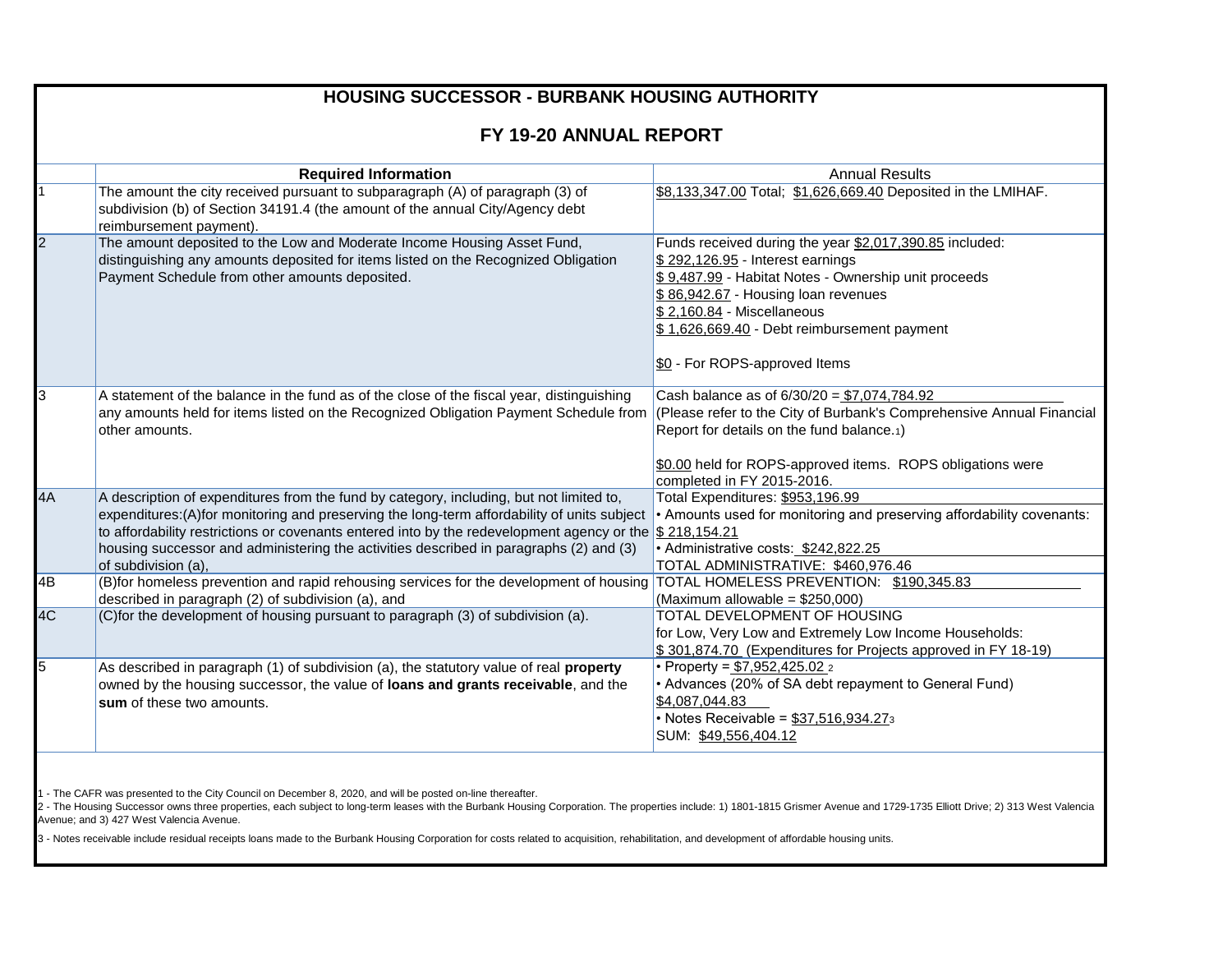|                        | <b>HOUSING SUCCESSOR - BURBANK HOUSING AUTHORITY</b>                                                                                                                                                                                                                                                                                                                                                                                                                                    |                                                                                                                                                                                                                                                                                                                                                                                                                                                                       |  |  |
|------------------------|-----------------------------------------------------------------------------------------------------------------------------------------------------------------------------------------------------------------------------------------------------------------------------------------------------------------------------------------------------------------------------------------------------------------------------------------------------------------------------------------|-----------------------------------------------------------------------------------------------------------------------------------------------------------------------------------------------------------------------------------------------------------------------------------------------------------------------------------------------------------------------------------------------------------------------------------------------------------------------|--|--|
| FY 19-20 ANNUAL REPORT |                                                                                                                                                                                                                                                                                                                                                                                                                                                                                         |                                                                                                                                                                                                                                                                                                                                                                                                                                                                       |  |  |
| 6                      | A description of any transfers made pursuant to paragraph (2) of subdivision (c) in the<br>previous fiscal year and, if still unencumbered, in earlier fiscal years and a description of<br>and status update on any project for which transferred funds have been or will be<br>expended if that project has not yet been placed in service.                                                                                                                                           | N/A. The Housing Successor has not transferred funds to other<br>Successor Housing Agencies.                                                                                                                                                                                                                                                                                                                                                                          |  |  |
|                        | A description of any project for which the housing successor receives or holds property<br>tax revenue pursuant to the Recognized Obligation Payment Schedule and the status of<br>that project.                                                                                                                                                                                                                                                                                        | None. The Housing Successor neither receives nor holds property tax<br>revenues pursuant to the ROPS. ROPS obligations under this section<br>were completed in FY 15-16.                                                                                                                                                                                                                                                                                              |  |  |
| 8                      | For interests in real property acquired by the former redevelopment agency prior to<br>February 1, 2012, a status update on compliance with Section 33334.16. For interests in<br>real property acquired on or after February 1, 2012, a status update on the project.                                                                                                                                                                                                                  | The Housing Successor owns three properties acquired by the former<br>redevelopment agency prior to February 1, 2012. Each property is<br>subject to a long-term lease with the Burbank Housing Corporation. The<br>properties include:<br>1) 1801-1815 Grismer Avenue and 1729-1735 Elliott Drive;<br>2) 313 West Valencia Avenue; and<br>3) 427 West Valencia Avenue.<br>Approved housing developments for the three properties have been<br>completed as required. |  |  |
|                        |                                                                                                                                                                                                                                                                                                                                                                                                                                                                                         | The Housing Successor has not acquired real property after February<br>1.2012.                                                                                                                                                                                                                                                                                                                                                                                        |  |  |
| 9                      | A description of any outstanding obligations pursuant to Section 33413 that remained to<br>transfer to the housing successor on February 1, 2012, of the housing successor's<br>progress in meeting those obligations, and of the housing successor's plans to meet<br>unmet obligations. In addition, the housing successor shall include in the report posted<br>on its Internet Web site the implementation plans of the former redevelopment agency.                                | The former redevelopment agency did not have any outstanding<br>replacement or inclusionary housing obligations that remained to be<br>transferred to the Housing Successor. Therefore, the Housing<br>Successor has no obligations to report. The last Implementation Plan<br>of the former redevelopment agency is posted on the Successor<br>Agency website.                                                                                                       |  |  |
| 10                     | The information required by subparagraph (B) of paragraph (3) of subdivision (a).                                                                                                                                                                                                                                                                                                                                                                                                       | N/A. Reporting requirements related to the expenditures by income<br>type required every five (5) years. Last report was 2019, therefore, the<br>next report required is 2024.                                                                                                                                                                                                                                                                                        |  |  |
| 11                     | The percentage of units of deed-restricted rental housing restricted to seniors and<br>assisted individually or jointly by the housing successor, its former redevelopment<br>agency, and its host jurisdiction within the previous 10 years in relation to the aggregate<br>number of units of deed-restricted rental housing assisted individually or jointly by the<br>housing successor, its former redevelopment agency, and its host jurisdiction within the<br>same time period. | Since FY 05-06 the following affordable housing units have been<br>developed:<br>273 Rental Units<br>+55 Ownership Units<br>328 Total Units, of which 43 units or 13.10% were developed<br>exclusively for seniors.                                                                                                                                                                                                                                                   |  |  |